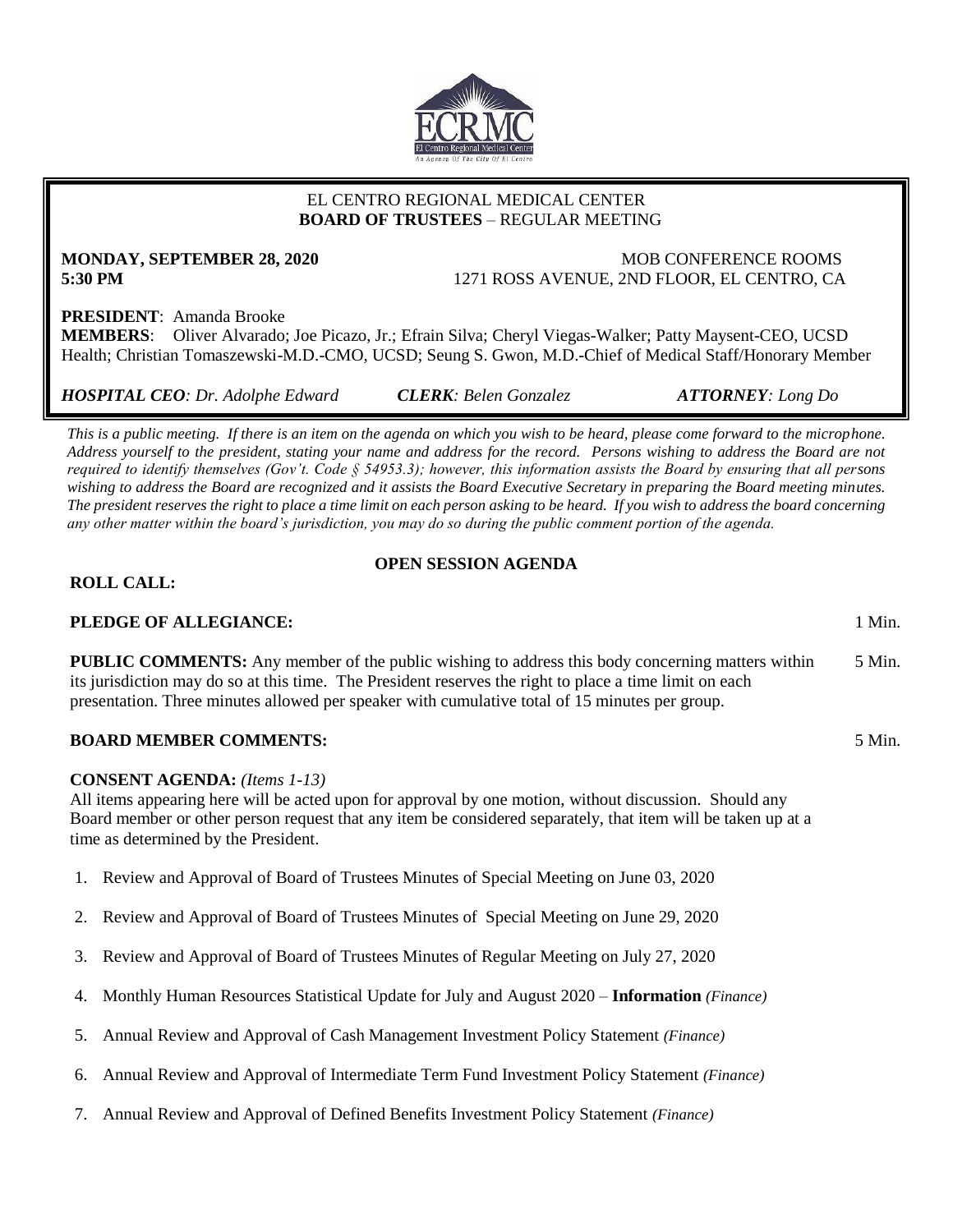# **BOARD OF TRUSTEES – REGULAR MEETING** EL CENTRO REGIONAL MEDICAL CENTER MOB CONFERENCE ROOMS, 2ND FLOOR, 1271 ROSS AVENUE, EL CENTRO, CA **MONDAY, September 28, 2020**

- 8. Review and Approval of Radiology Department- Advanced Practice Provider Standardized Procedures and Protocols *(Bd Quality)*
- 9. Review and Approval of Radiology Privilege Delineation Form *(Bd Quality)*
- 10. Review and Approval of Amendment(s) to Department specific Rules and Regulations for Emergency Medicine, Ob/Gyn, Pathology, and Surgery *(Bd Quality)*
- 11. Review and Approval of Amendment(s) to Department specific Rules and Regulations for Anesthesiology, Medicine, Pediatrics, and Radiology Departments.
- 12. Review and Approval of Medical Staff General Rules and Regulations.
- 13. Review and Approval of Amendment(s) to Medical Staff Bylaws, 5.3 Proctoring/Focused Professional Performance Evaluation Proctoring.

#### **FINANCE COMMITTEE REPORT**, Joe Picazo, Chair

- 14. Review and Approval of July 2020 Monthly and Year-to-Date Financial Statements *(Finance)*
- 15. Review and Approval of August 2020 Monthly and Year-to-Date Financial Statements *(Finance)*
- 16. Annual Investment Performance Report- **Information** *(presented by UBS Advisors)*
- 17. Review and Approval of GE Lease Agreement for Interventional Radiology Capital Equipment *(Finance)*
- 18. Review and Approval of Annual Chargemaster Rate Increases *(Finance)*
- 19. Review and Approval of the Termination of the Prudential Guaranteed Deposit Account *(Finance)*

#### **CEO DISCUSSION**

- 20. Verbal Report from the CEO to the Board of Trustees **Information**
- 21. Manager Update Patty Maysent- **Information**

#### **RECESS TO CLOSED SESSION:**

- **A. HEARING/DELIBERATIONS RE MEDICAL QUALITY COMMITTEE REPORTS/STAFF PRIVILEGES.** The Hospital Board will recess to closed session pursuant to Government Code Section 37624.3 for a hearing and/or deliberations concerning reports of the hospital medical audit committee, or X quality assurance committees, or X staff privileges.
- **B. TRADE SECRETS.** The Hospital Board will recess to closed session pursuant to Govt. Code Section 37606(b) for the purpose of discussion and/or deliberation of reports involving hospital trade secret(s) as defined in subdivision (d) of Section 3426.1 of the Civil Code and which is necessary, and would, if prematurely disclosed create a substantial probability of depriving the hospital of a substantial economic benefit:

| Discussion of:                    | Number of Items: |
|-----------------------------------|------------------|
| $\underline{X}$ hospital service; |                  |
| $\underline{X}$ program;          |                  |
| $X$ hospital facility             |                  |